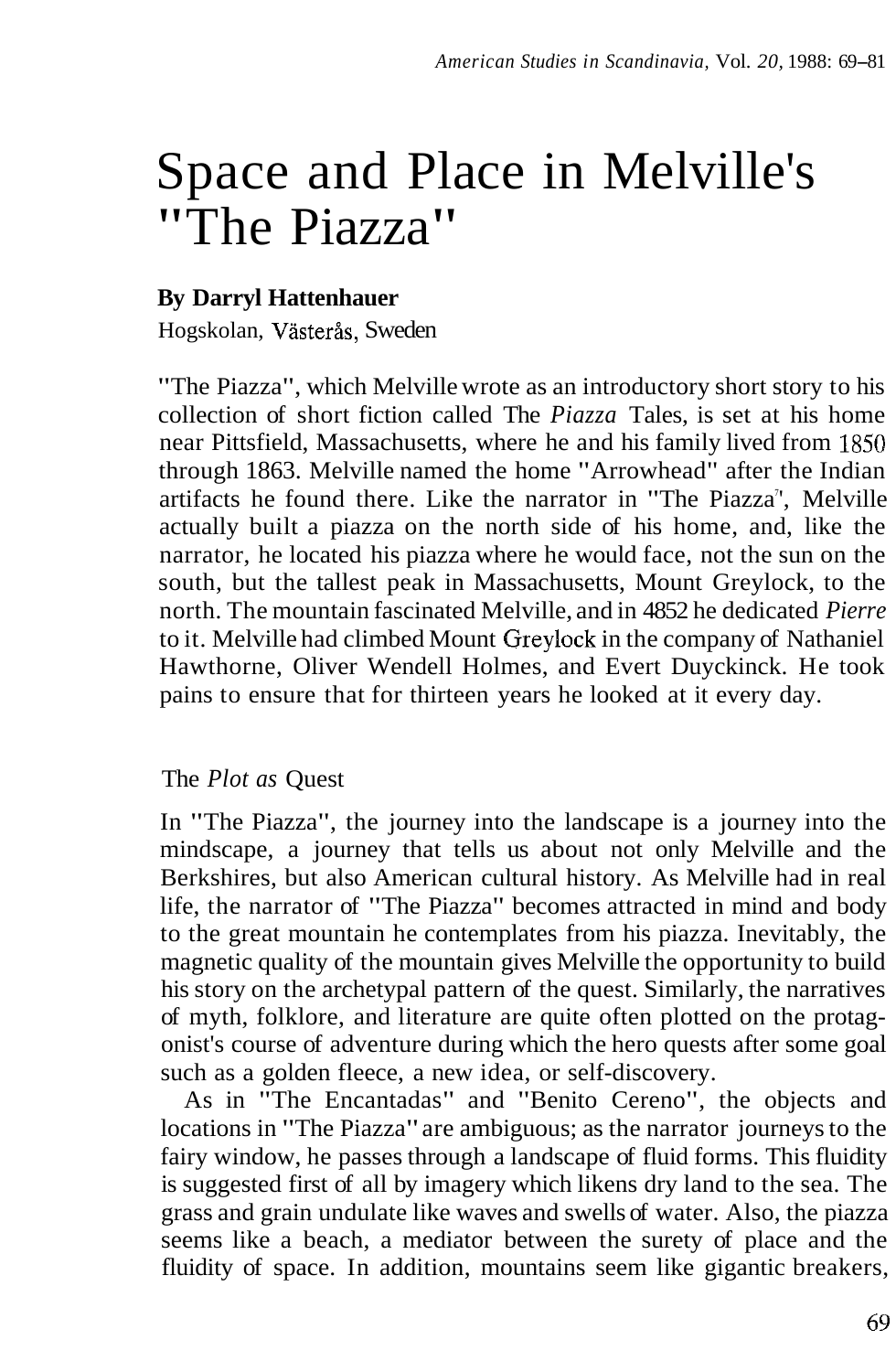and the meadow seems like calm water. But in this spaciousness, "the vastness and'the lonesomeness are so oceanic, and the silence and the sameness, too, that the first peep of a strange house, rising beyond the trees, is for all the world like spying, on the Barbary coast, an unknown sail".<sup>1</sup> The stationary, predictable forms of place are further transformed into the formlessness of space by imagery which suggests that the environs on the way are a dreamland, the narrator's interior landscape. For example, the narrator sees "drowsy cattle, that, less waked than stirred by day, seemed to walk in a sleep" (p. 8). The circular image of stirring undercuts the rectilinear image of the journey. Metaphorically, the narrator is travelling as peripatetically as are the cattle.

Allusions and imagery provide foreboding harbingers that the trip will not regain the innocence of a lost, spacious paradise but will result in a fall into the experience of limited horizons; on the journey to the mountain that the narrator calls "Charlemagne" (p. 4), signs promise failure. For example, there is an allusion to the murder of Hamlet's father and to the ill-fated struggles against monarcy in 1848. The narrator says the sky was "ominous as Hecate's cauldron" (p. 16) and refers to two hunters resembling Macbeth and Banquo. In addition, the sense of a divided nature struggling against itself is contained in the allusion to Lucifer and Michael in *Paradise Lost.* Moreover, the stream that the narrator passes has carved out stone like "skullhollow pots"  $(p. 10)$ , again recalling Hecate's cauldron. Also, a decaying wagon looks like a "sunken wreck" in the deep woods. Similarly, a saw mill has fallen to ruin, further suggesting a fall from the pinnacle, the "barren heights where none stood to welcome" (p. 9).

As in many romantic versions of the quest, the hero is too optimistic. Like a transcendentalist, he claims that Don Quixote is the "sagest sage that ever lived" (p. 9). And when he is swallowed up in the forest and can no longer see his destination, he is sure that the golden wildflowers will show him the right way: "I was not lost; for roadside golden-rods, as guide posts pointed, I doubted not, the way to the golden window" (p. 8). Like Captain Delano in "Benito Cereno", one of the *Piazza*  Tales that "The Piazza" introduces, the narrator is attracted to the bright side of things.

Unlike most questers in the narratives of pre-modern societies, but like many of the questers in the narratives of modern societies, the narrator is not true to his quest. He admits, recalling his journey, that unlike Spenser's quester, he did not have the true heart. Rather, this hero voyages for self aggrandizement. He seeks the purple of Mount Greylock; purple (formerly a rare and expensive color) is part of the trappings of royalty and is appropriate to a mountain that the narrator calls "Charlemagne". In addition, the brightness to which the narrator is at first attracted is not enlightenment but "gold" (p. 6). The narrator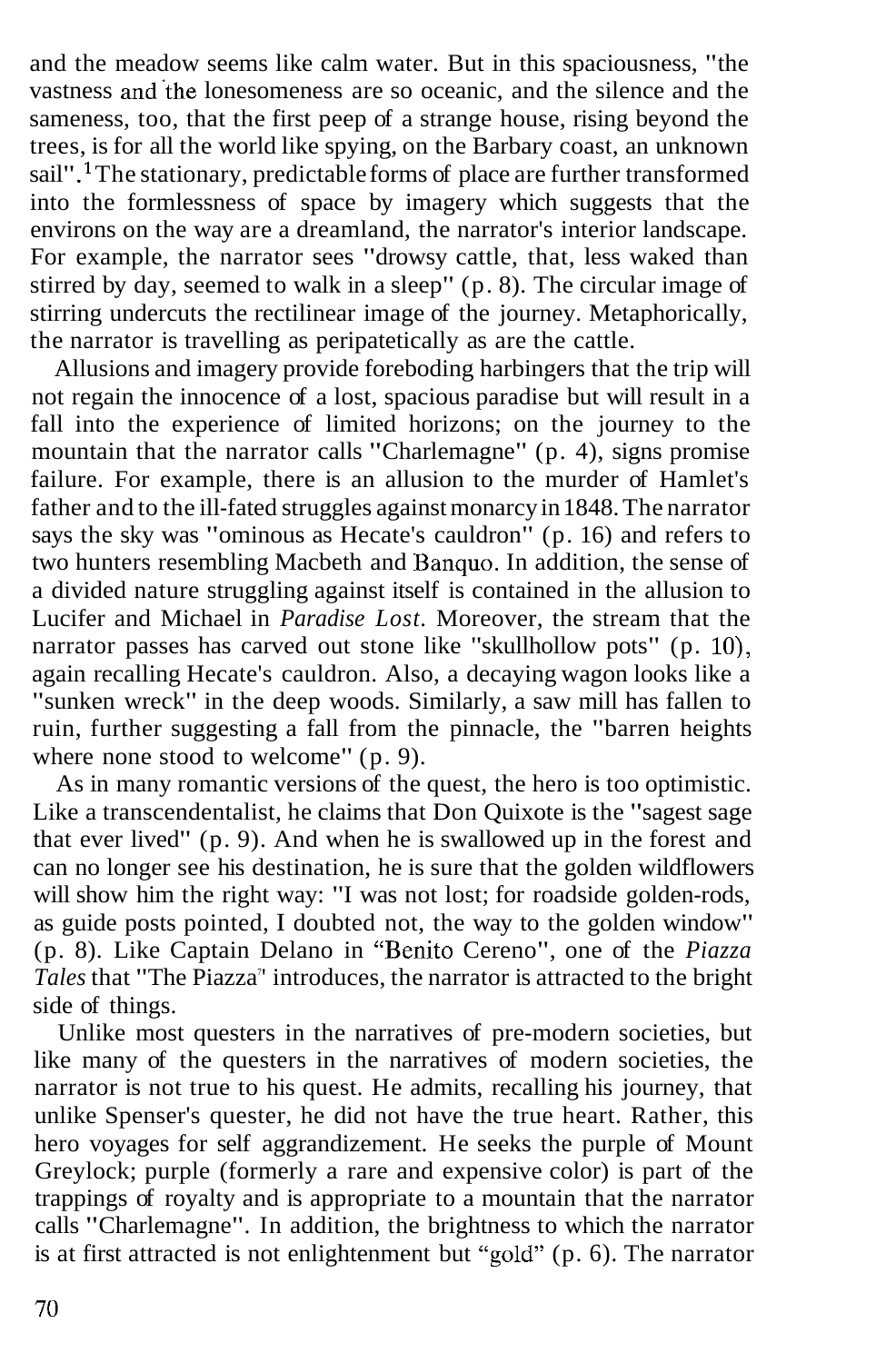never uses the term yellow. And when Marianna, looking at the house in the distance and not knowing that it is the narrator's home, says the inhabitant must be "happy", the narrator's response reveals that for him happiness means wealth: "You judge some rich one lives there?" (p. 13).

Melville undercuts the romantic optimism of "The Piazza" when the narrator fails to rescue the damsel from the tower of Mount Greylock. When she says that she would be happy if only she could journey to the blessed person in the house in the valley, the narrator does not tell her that he is the resident of the realm of her dreams:

Oh, If I could but once get to yonder house, and but look upon whoever the happy being is that lives there! A foolish thought: why do I think it? Is it that I live so lonesome, and know nothing?

I, too, know nothing; and, therefore cannot answer; but, for your sake, Marianna, well could wish that I were that happy one of the happy house you dream you see; for then you would behold him now, and, as you say, this weariness might leave you. (p. 17).

Critics have tried to answer why the narrator does not tell the fair lady who he is. For example, Darwin Turner states that the narrator "refuses to destroy her dream" (p. 59). And Marvin Fisher contends that because the narrator is not happy, he is not lying when he says that he is not the happy one she seeks.'

A closer look at Marianna's statement reveals that she is the one who is breaking the news gently. She states that the notion that the grass is greener in the distant house is "a foolish thought" (p. 14). Then she asks Socratically if the notion of a saviour in the distance is caused by lonesomeness and innocence. But does the narrator understand her veiled revelation? By saying, "I, too, know nothing" (p. **14),** the narrator changes from literal-mindedness to irony and knowingly reveals that he has learned that it is foolish to believe in a fairyland. Mocking his former self, he reveals that he understands the unstated message she has slipped to him. He admits to himself that he has had romantic pretensions, has pretended to be that happy person, and will not so pretend any longer. After this point, he no longer believes that a pretty maiden can restore him to innocence, even though it is pretty to think so. Instead, as we will see later, he comes to embrace artistic creativity.

As an archetypal quester, then, the narrator gets his wish: he falls from his innocent, romantic illusions into experience. Just before he meets Marianna, he discovers the apples - "Eve's apples" (p. 10) which taste like the ground. The fruit that his journey will bear will be fallen, but he will eat from the tree of knowledge. He finds that the lure of brightness is chimerical. When he finally sees the other side of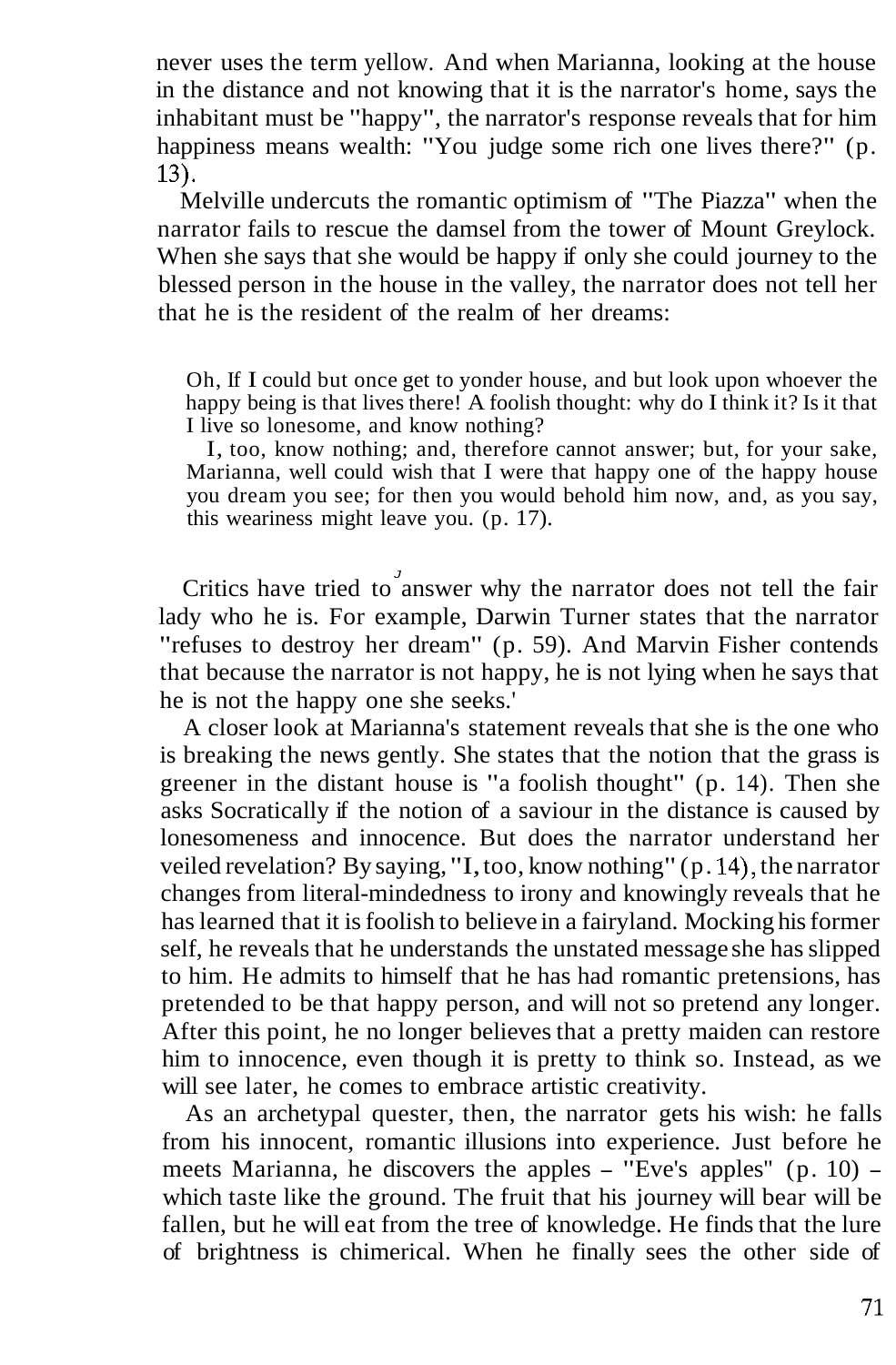Marianna's window, the window which had reflected the sunlight, catching his eye and his fancy, he finds that the light which passes through the window torments Marianna, blinds her with brightness, burns her with heat, and sets the flies and hornets stirring.

The light, then, turns out to be false; but the dark turns out to be true. Recalling the journey from his piazza, the narrator says that when the sun goes down and the light which permits fancy is gone, "truth comes in with darkness" (p. 18). Thus he learns from Marianna that darkness is truth. She believes not in light but in shadows. For example, her dog, as we noted, is a shadow thrown by a rock, and her dear friend, who had been the shadow of a tree, lies buried where the tree's remains are stacked after the tree was killed by lightning. Death, then, comes with excessive light. The narrator, when first hearing from Marianna that she regards the shadows as true beings, responds with simple lightof-day incredulousness. But as he realizes that brightness is chimerical, he recognizes that she is right, and he tells her, "I should have said, 'These are strange things,' rather than 'Yours are strange fancies"' (p. 14). Yet Melville the ambiguist qualifies his criticism of brightness: there would be no concept of darkness, there would be no shadow, without light.

But what does the truth of darkness portend? The narrator reveals that before his fall he was alive with fantasy. He fancies that Mount Greylock is Mount Sinai, and, as was noted, pretends that the mountain is also Charlemagne. To him, the countryside around his home seemed like the realm of Oberon and Titania. Similarly, he took literally not only the allegories of *The Faerie Queene* but also the quest of Don Quixote. In addition, he speaks of his home's surroundings as a picture gallery. And on his piazza, he wears his old navy clothes and imagines that he is on a ship deck, that the pasture is the sea, and that he is rounding Cape Horn. Moreover, he likens Marianna reacting to her first sight of him to "Some Tahiti girl . . . catching sight . . . of Captain Cook" (p. 12). But the truth of darkness does not rob him of his ability to create artifice. Rather, he no longer takes artifice, such as Spenser's voyage, literally; he is no longer capable of believing that Don Quixote is the sagest sage. Narrating after his fall, he speaks ironically when presenting the illusions he had before the fall. But his fall is not into another kind of literal mindedness, that which would forswear all fancy and metaphor. He does not quit dreaming; rather, he dreams better dreams. He speaks of his piazza and surroundings as an "amphitheatre" as well as a "box royal" (p. 17). He can watch himself making his artistic productions on his own stage. He has gained an ironic, detached selfawareness. He can pretend that "Madam Meadow Lark", his "prima donna", sings a note "struck from the golden window" (p. 18) of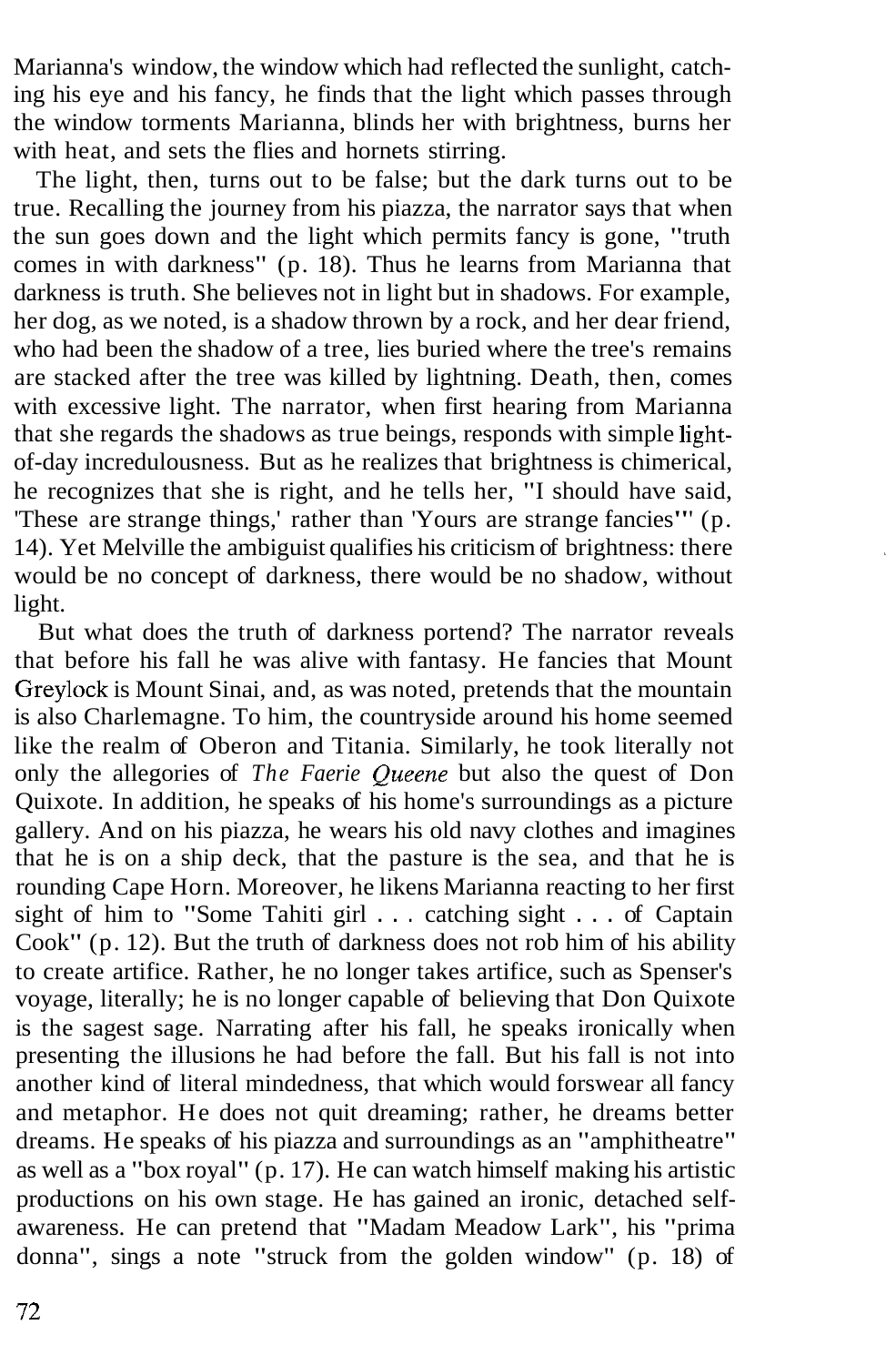Marianna. But in the dark he does not pretend to believe in bright illusions.

The ambiguity of light and dark as an example of the appearances – that is, the ambiguity of objects in space - is ubiquitous in The **Piazza**  Tales. For example, in "Benito Cereno", dark and light merge into grey, a grey as inscrutable as Bartleby's grey eyes. And in "The Encantadas", dark and light objects merge into other objects: what appears to be a ship is a rock, and what appears to be flowing is static. In "The Piazza", an indication of the unreliability of appearances is implicit in the epigram from "Cymbeline": "With fairest flowers,/whilst summer lasts, and I live here, Fidele -" (p. 1). Arviragus speaks these words over the dead Fidele; however, Fidele is really alive, and Fidele is really Imogen, a girl who is pretending to be Fidele. In another example of the unreliability of the physical, spatial world, the narrator notes that a mountain far and high can appear to merge with one nearer and lower, so that the viewer cannot tell the top of the lower mountain from the side of the higher mountain. What we see, then, varies with point of view and distance. But what we see also depends on luck. The rim of the mountains which surround the narrator's home backgrounded by the stars would not be visible if the house had been built anywhere but within a perimeter, several yards in diameter, which encircles the house. It was only by luck that the house was built where it was and that sunlight hits Marianna's window and reflects to the piazza when the narrator happens to be there - an event which happens only a few times a year. These examples suggest that Melville's works are profoundly anti-empirical and that he conceived of truth as revelation. Melville was a doubter who wanted to receive truth from that which he doubted. To Hawthorne, he stated that he could neither believe in God nor accept disbelief.

The ambiguity of light and dark and the unreliability of appearances symbolizes the difficulty of establishing not only truth and falsity, but also good and bad. In "The Piazza", brightness is something which deludes us. Similarly, the narrator's Chinese creeper also deludes us: it is an image of brightness on the outside, but the worms hidden within are an image of darkness and badness on the inside. This image of intertwined good and bad, light and dark, is, as Helmbrecht Breinig notes, an image of the inseparable oneness of good and evil (p. 272). But the image of the creeper also shows the illusion of appearances the confusion of truth - as well as the confusion of good and bad. Worms are not inherently bad; they perform a valuable function. And the very color symbolism - that light is good and dark is bad - Melville undercuts, as we saw, with the brightness, which causes damage and illusion. However, before we conclude that Melville was a nihilist, we must remember what several critics have shown: that despite what appeared to Melville as a problematic and ambiguous world, he posited certain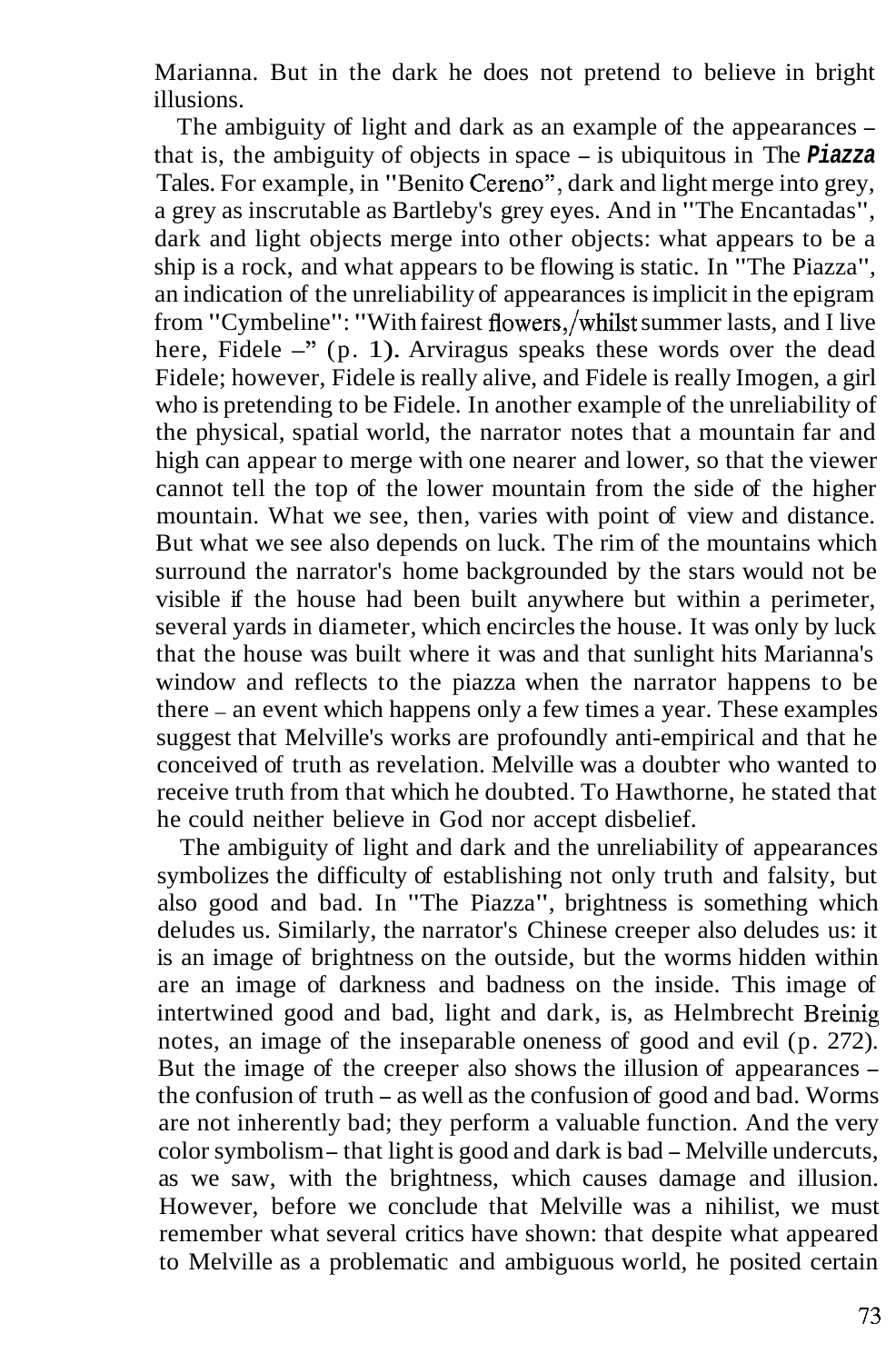truths and values. Even John Seelye, who reads Melville as an extreme ambiguist, notes that we must pay attention to the first word in the following statement that Melville wrote to Hawthorne: "Perhaps, after all, there is no secret." $3$ 

#### Landscape as Mindscape

According to the conventions of the quest narrative, the journey into exterior space is a metaphor for the struggle for knowledge, particularly self-knowledge; accordingly, the narrator of "The Piazza", in finding Marianna, discovers something important in himself. Journeying to her, he journeys to himself and is delivered from his literal mindedness and renewed in his artistic creativity. In other words, in Marianna the narrator discovers his Muse. It is fitting that, as Breinig points out (p. 276), Marianna is taken from the Marianna in Measure for Measure, for Shakespeare was one of Melville's foremost influences. In addition, Marianna suggests the Blessed Virgin Mary and her mother Anne. This tale, then, is an allegory of rebirth. In the end is the narrator's beginning.

There is much evidence that Marianna and the narrator are part of the same being. Their respective places, or homes, are interchangeable. (The home is often a symbol of the self.) From his home, the narrator imagines that a charmed, transcendent being lives in her home; from her home, she imagines (or pretends to imagine) the same thing in reverse. When the narrator reaches her home, he notices his own home "glimmering much like this mountain one" (p. 13). And whereas he, from his home, is struck by how the light plays on her home, she tells him of how light plays on his home: "You should see it in a sunset" (p. 13). He has not imagined what his home looks like in the sun; likewise, she cannot believe that the sun would make her home shine. And while the narrator early on suspects that it is only his imagination that a fairy cottage exists, Marianna says of the narrator's home in the distance, "Sometimes I think I do but dream it is there" (p. 13). Moreover, both live amongst magic circles. The path to Marianna's home is marked by a "ring"  $(p. 10)$ , and the narrator's home, as we saw, was fortuitously situated within a "charmed ring" (p. 1) on the only spot where the circle of the mountains cuts the circle of the stars. Further, the red apples at the narrator's home lie strewn on the ground, and the apples near Marianna's "tasted of the ground" (p. 10). In addition, their homes are both associated with the heart: the foundation stone of the narrator's home is from the "heart of the hearth stone hills"  $(p, 10)$ , and the narrator imagines that the shining spot is in the mountain's breast pocket.

Marianna is a part of the narrator in another sense: he has symbolically given birth to her. Nine months have passed between his first sighting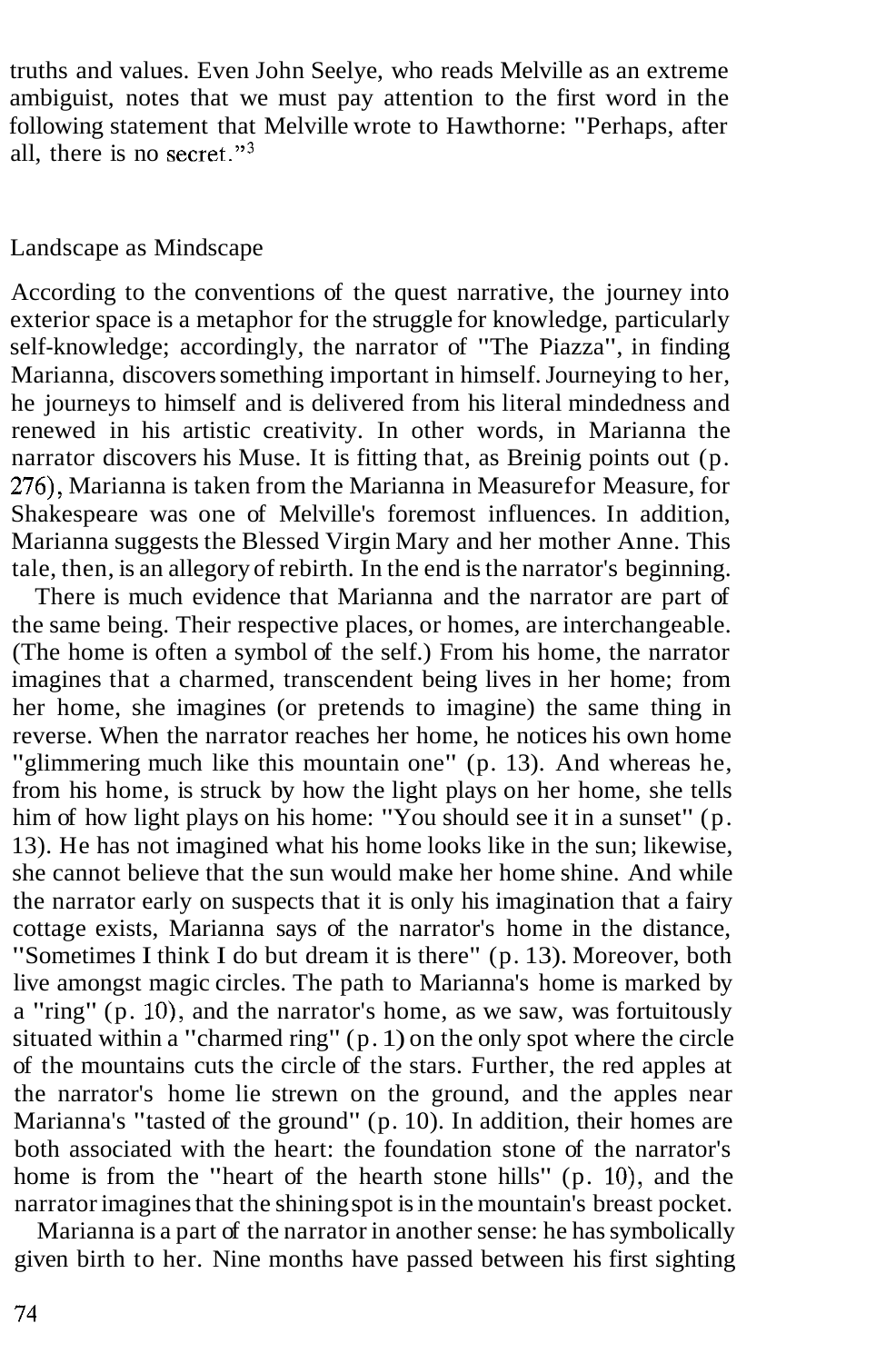of the spot on the mountain - when he conceives of the fairy maiden and her appearance. There is yet another familial implication in the story. Marianna states that she has a brother, who comes home only to sleep. The narrator is that brother. On his journey, he passes several images of sleep, as if he were falling into a dream on his way to her. And, of course, the journey to self awareness is often associated with dream images. There is an additional implication that, as in Pierre, the two are brother and sister. The narrator notes of Marianna and her brother, "Long had they been orphans, and now, sole inhabitants of the sole house upon the mountain" (p. 12). But the narrator, too, is an orphan, at least in his imagination, for he never mentions any member of his family. Like Ishmael, the narrator is one of Melville's many orphan heroes, one of his many "isolatoes". Further, the ambiguity of the word "now" suggests that it is the narrator and Marianna who are the inhabitants. And the compression of these two figures into one person is suggested by the ambiguity of the word "sole", which suggests that Marianna and the narrator are brother and sister in the soul, are soul mates. Moreover, as she appears to the reader (who shares the narrator's point of view) to be part of him, he appears to Marianna as part of her: she must not think of him as a separate being if she can say that "no guest came, no traveller passed" (p. 12).

Similarly, it is appropriate for this seemingly bachelor narrator that the virginal Marianna's home looks like one kind of female who has not given birth: her cottage is "capped, nun-like, with a peaked roof" (p. 10). Also, the journey contains harbingers of what the quester will find out about his woman within. Just before the narrator finds Marianna, he sees a crescent moon (often a feminine symbol) at the end of his trail, and this moon looks "maidenly" (p. 10). Also consistent with reading Marianna as the narrator's feminine side is the fact that his behavior is influenced by hers. He listens to "her story" (p. 13) and then writes his own. And after meeting this restless insomniac, he walks his piazza deck "to and fro" (p. 18) at night for lack of sleep. In addition, he notes that her "quiet words" and "quiet act" make him "mute" (p. 14).

Verticality in "The Piazza"

 $\epsilon$ 

As cultural geographer Yi-Fu Tuan shows, the vertical is associated in most cultures with home, stability, and the sacred. Americans (of the dominant culture at least) conform to the widespread association of the vertical with the sacred. For example, good fortune is often said to be "heaven sent" or to fall from above - for example in the phrase "it just fell in my lap". In "The Piazza", vertical imagery renders the good fortune that places the narrator's home where it will catch reflections of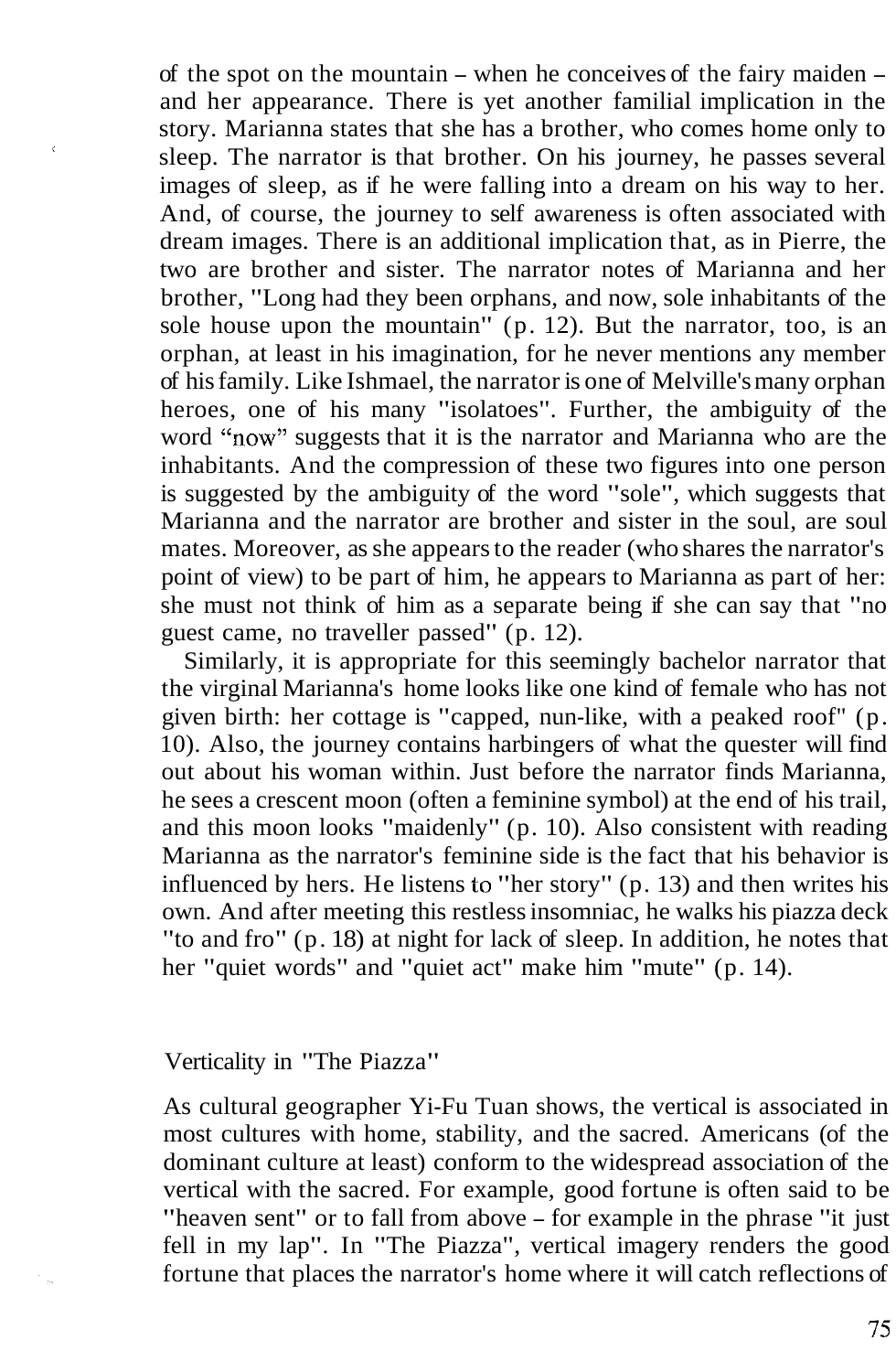Marianna's window: the building site was chosen as if Damocles' sword pointed to the charmed spot. The narrator considers it magical to be able to see the fairy window from within this lucky circle, as well as to see the circle of the mountains cut by the circle of the stars. For the narrator, therefore, it is uplifting to receive missives from above and to view the workings of the earth reaching up to meet the heavens. Another example of verticality lies in the image of the Chinese creeper aspiring to reach up to the heavens. The narrator calls it a "starry bloom" (p. 8), comparable perhaps to *Billy Budd's* Starry Vere. Similarly, the narrator treats his quest in vertical terms associated with rising to the heavens. On his path to Marianna, he is led for some distance by a goat. And he calls the goat after its astrological terms, "aries", and notes that it "led along a milky way . . . past . . . Pleiades and Hyades" on an "astral path" (p. 9). Pleiades and Hyades are stars in the constellation of Taurus.

Mount Greylock is the story's most important symbol of verticality. The highest peak in Massachusetts, Greylock, as we have seen, had great meaning for Melville: he dedicated *Pierre* to it, and he viewed the mountain every day at Pittsfield while writing not only *Pierre* but also *Moby-Dick* and *The Piazza Tales.* The mountain, then, both inspired his creative ascent and symbolized it. Perhaps the mountain, a great white mass in winter, stirred Melville's notion of the indomitable and unfathomable whale. As such, the mountain is a blank slate on which Melville, like Ahab, projects the artifice of his culture's cosmology and ethos. Certainly the narrator of "The Piazza" so projects. He remarks that Greylock is "Sinai" where "swart Moses" must be climbing (p. 6). The mountain also signifies the self because the narrator has taken "an inland voyage" (p. *5)* into his own mindscape. The mountain, then, through its association with a religious figure (Moses), a King (Charlemagne), and the self, also signifies self-deification. Through the medial figure of Charlemagne, the chronometrical and horological are made to correspond. As a symbol of verticality, then, Mount Greylock absorbs Melville's thoughts on the chronometrical/horological conflict; it represents the transcendent as well as man's effort to apprehend it.

While the upward direction of the vertical is often associated with transcendence, the downward direction is often associated with immersion in worldly woe. Accordingly, we often speak of learning the limits of life as a "fall". Similarly, the narrator describes the Chinese creeper as "unblessed" (p. 8) after it has fallen prey to worms (denizens of the lower regions). To Melville, the fall is not necessarily negative but rather an entry into the realm of knowledge. One of the commonplaces of Melville scholarship is that he preferred people who "dive" as opposed to people who float. Imagery in "The Piazza" reveals how the lower end of the vertical can be seen as enlightening rather than darkening. The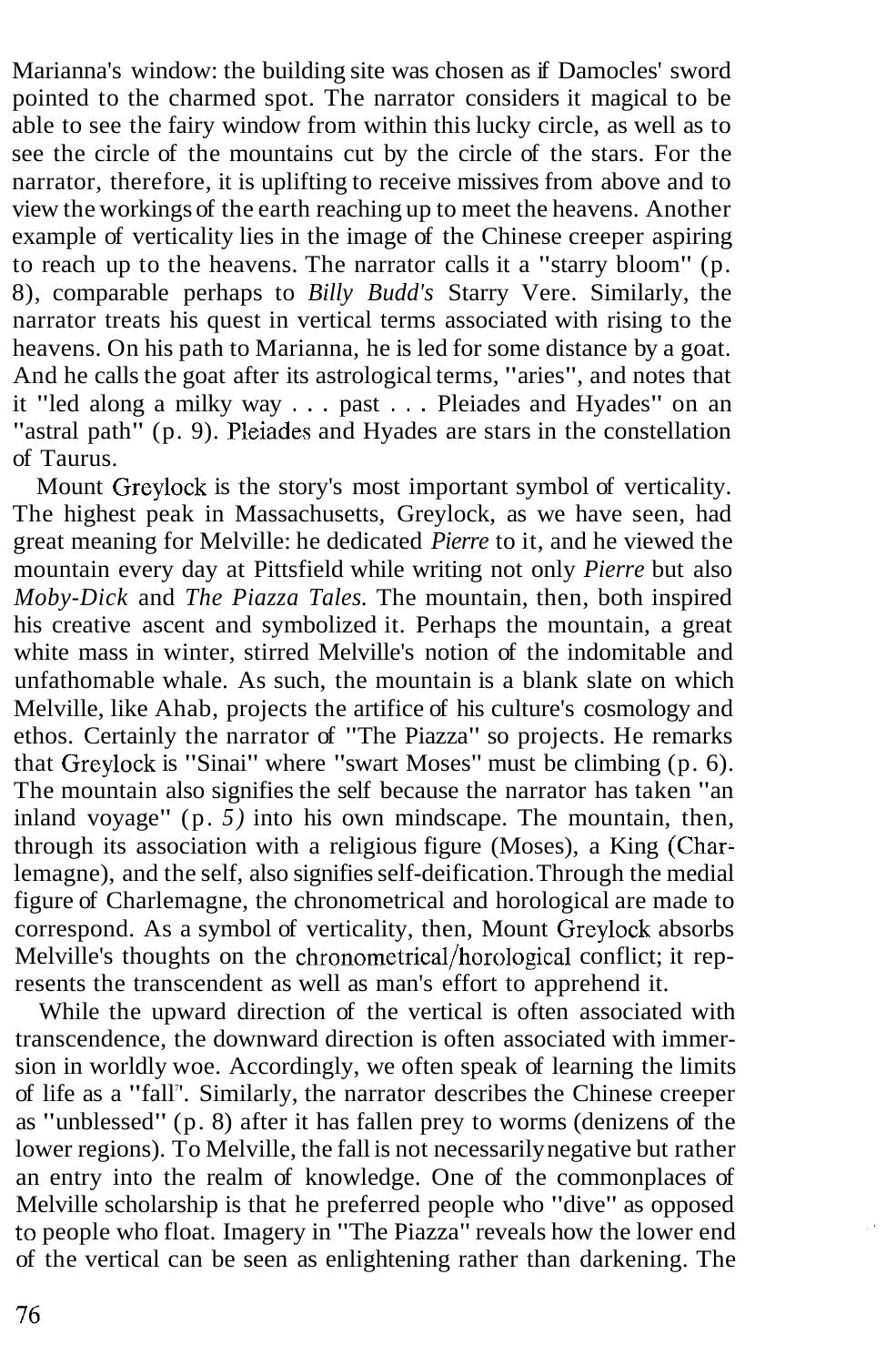narrator remarks that the shining spot on the mountain glowed like a "mine" (p. 6). Mines suggest a descent into darkness, but not in this case. Similarly, the narrator describes the window as "dazzling like a deep-sea dolphin" (p. 8).

But in American culture, as in some others, the notion of a sacred place under the vertical axis is weakened by a sense that a sacred space can be found through horizontal movement. American culture contains many motifs of paradise just down the road, or over the hill, or around the corner, or at the end of the tunnel. Studying this notion in premodern cultures, Victor Turner calls it "the center out there" **.4** It is the notion found in restless societies, which put more value on the space and less on place. As Klaus Poenicke points out, "The Piazza" comments on the tendency of romantics in American culture to continue the Puritan myth of a mission that "sanctifies America's landscape before that of all other nations . . . as the hallowed place of a new revelation". From the Puritans, the Transcendentalists inherited the tendency to read God in nature, though the Enlightenment changed the reading in many ways.

The narrator alludes to this change from the Puritans' howling wilderness of hidden devils and an immanent god to the Transcendentalists' innocent nature of no devils and a remote god. Implying that the Transcendentalists have lost Puritan and medieval awareness of the power of nature, the narrator uses architectural imagery to describe the surroundings of his home as a picture gallery and the piazza as a stage:

When reverence was in vogue, and indolence was not, the devotees of nature, doubtless, used to stand and adore  $-$  just as, in the cathedrals of those ages, the worshippers of a higher power did  $-$  yet, in these times of failing faith and feeble knees, we have the piazza and the pew. (p. 3)

The narrator repeatedly suggests that nature is sacred because it is innocent. He calls Mount Greylock a "monastery of mountain" (p. **3).**  And he associates the Hearth Stone Hills with sacred stone, "Christmas", and the "new-dropped lamb" (p. 11). In addition, he notes that "snail monks founded mossy priories" on Marianna's roof (p. 11). And on his ascent up the mountain, he finds that the stream as carved "empty chapels" in the rock where "Jacks-in-the-pulpit, like their Baptist namesake, preached but to the wilderness" (p. 9). This later image clearly undercuts the notion of finding innocent sanctity in the wide open spaces. In addition, the notion of nature as innocent is besmirched by the example of Marianna, $<sup>6</sup>$  who turns out to be not a transcendent figure</sup> but an impoverished, lonely wretch bothered by wasps and hornets.

"The Piazza" further derides the Transcendentalists' notion of space by bringing it down to earth. Melville suggests that the attempt to uplift the city of man results in the sanctification of the mundane - what we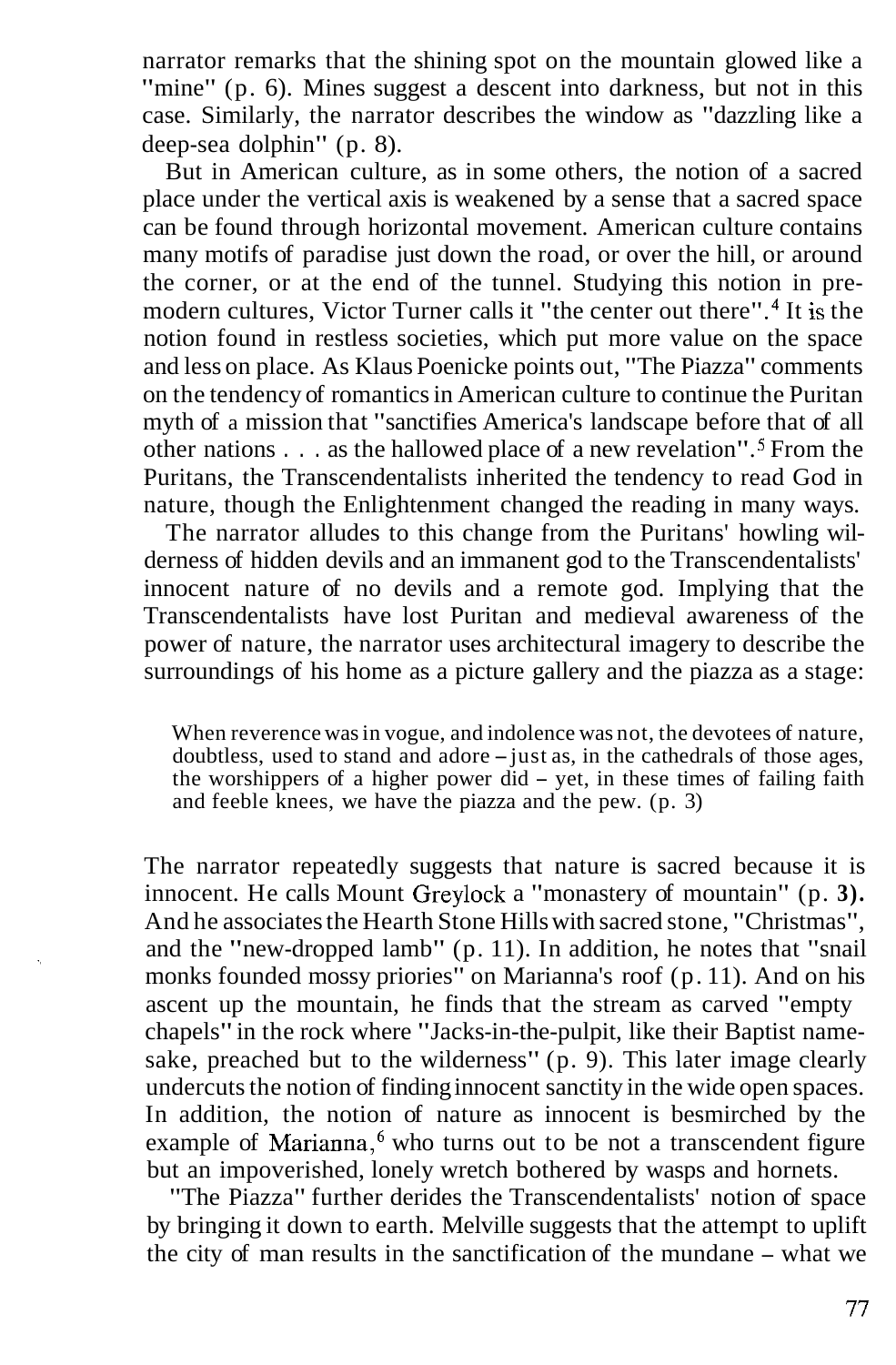now call "civil religion". A notion which clearly tried to elevate the basest of human greed and corruption was the notion of the divine right of kings. The image of Mount Greylock as "Charlemagne" mocks not only the Transcendentalists' white-washing of nature but also their deification of self. The narrator, allegedly in worship, witnesses "the coronation of Charlemagne" in the disrespectful position of lying down "on the green velvet lounge" of his pasture amidst violets and strawberries grown for "heraldry" (p. 2).

Another of Melville's objections to Emersonian Transcendentalism is that, in effect, it contributes to the isolation of individuals by elevating them to godlike status. The narrator of "The Piazza", in his isolation from others and his willingness to see brightness in everything - in the All, we might say - is, as William Bysshe Stein puts it, a figure of "comic self-reliance".<sup>7</sup> And as we have seen, Marianna is the image of the failed isolatoe. The narrator likens her to Una, the lone one, which is also the name of the figure for one o'clock in "The Bell-Tower", the figure associated with the death of another isolatoe, Bannadonna, who literally raises himself on the vertical axis. The most hopeless image of isolation in "The Piazza" may be the hop vines that failed to reach out and grow into one another. $8$ 

#### *Circularity*

Implicit in our discussion of the structure of the story as a quest is the spatial pattern of the circle. In this story as in the others of its type, the protagonist returns to his point of origin in a narrative structure sometimes called a "round". As Seelye puts it, "In a round world, . . . the voyage out necessarily becomes homeward bound . . ." (p. 90). The narrator begins his story by tracing the four cardinal points, east, west, south, and north, thus taking us in a circle before he takes us on his journey. "The Piazza" also calls our attention to the cyclic path of the stars. From his vantage point on the piazza, the narrator watches the stars as they appear to spin on a round plate, rising in the east, arching upwards, and setting in the west. As the narrator looks north, the horizon is ringed 'round with mountains, "the circle of stars cut by the circle of the mountains" (p. 1).

But these circles are broken. The narrator's account of his journey skips the return home. Similarly, the narrator's introductory tour around his home does not come full circle to the east. And the stars' cycle is obscured by the earth as the stars appear to sink into the west and rise the next evening in the east. In addition, the appearance of a ring of mountains around the narrator's home is possible only when the viewer's back is to the south, which is flat. Like the chimerical rainbow illumi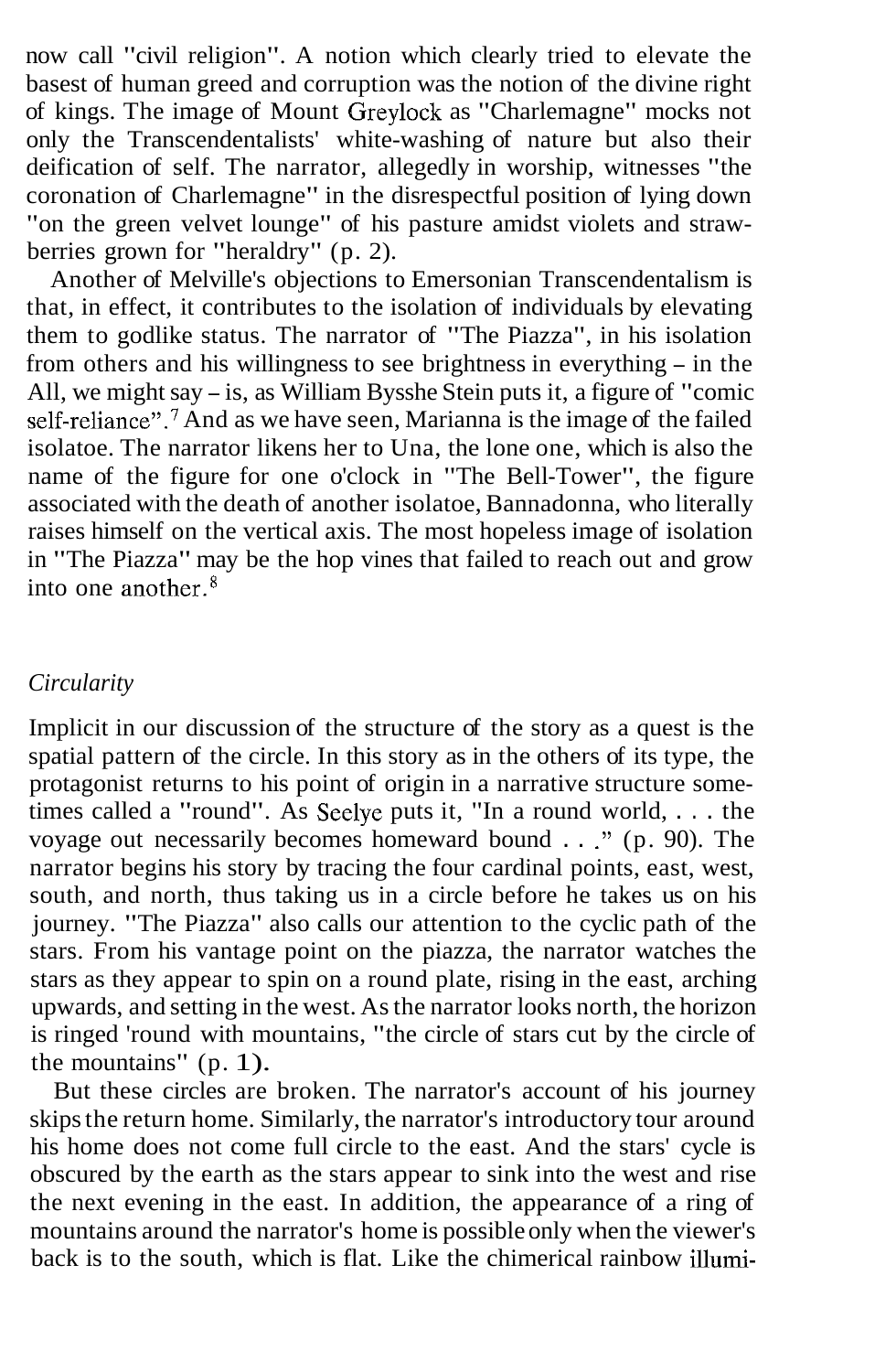nating the fairy cottage, all of these are broken circles, false images, optical illusions of security and continuity. The narrator longs to break the circle of domesticity and venture into space for "the circle out there", but in the end he is restored to place and will "stick to the piazza" (p. 17), satisfied to be in the imperfect circles from which he can see the reflection from the mountain and enjoy an illusion of the ring of mountains.

# *Horizontality*

The journey is also horizontal, that is, outward. He moves not only up the mountain, but also out to it. Conforming to the typical pattern of American movement of the time, the narrator begins his voyage by heading west. And the builders of Marianna's cottage have gone west and died (p. 14). Where Whitman and Emerson celebrated American spaciousness, Marianna finds that the woods are "lonesome, because so wide" (p. 16). In addition, the narrator finds that nature tries to retard his horizontal motion into space: the blackberries' thorns try to hold him back.

While "The Piazza" undermines the horizontal quest for spacious skies and purple mountains' majesty, it underscores the value of home and place. About her loneliness, Marianna tells the narrator, "Sometimes, 'tis true, of afternoons, I go a little way; but soon come back again. Better feel lone by hearth, than rock. The shadows hereabouts I know those in the woods are strangers" (p. 16).

Like the narrator, she is adrift and she is striving to find place. But she discovers before he does that home is the spot for making a sense of place. She has learned before he has because she has preceded him in mobility. Her hut is a "mere palanquin, set down on the summit, in a pass between two worlds, participant of neither" (p. 11). She is only passing through and has learned from bitter experience the value of what we commonly call "roots" (which is an image of vertical anchoring). After learning his lesson from his Muse, the chastened narrator, as we saw, will stick to his piazza. But he does not forswear all voyaging: he negates only launching his "yawl" for "fairyland" (p. 17), but he will continue the quest for wisdom on his piazza, rusted wedges for splitting wood; and finally the rocks worn down in "ages past" from water acting like a flintstone that "itself unworn" (pp. 9-10), an image suggesting that the only thing timelessly constant is change.

At the beginning of his journey, the narrator was unable to accept the inevitable pain and decline brought by time. His illness, he states, has left him "so sensitive" that he "could not bear to look hpon a Chinese creeper of my adoption" because, as we saw it, it had become infested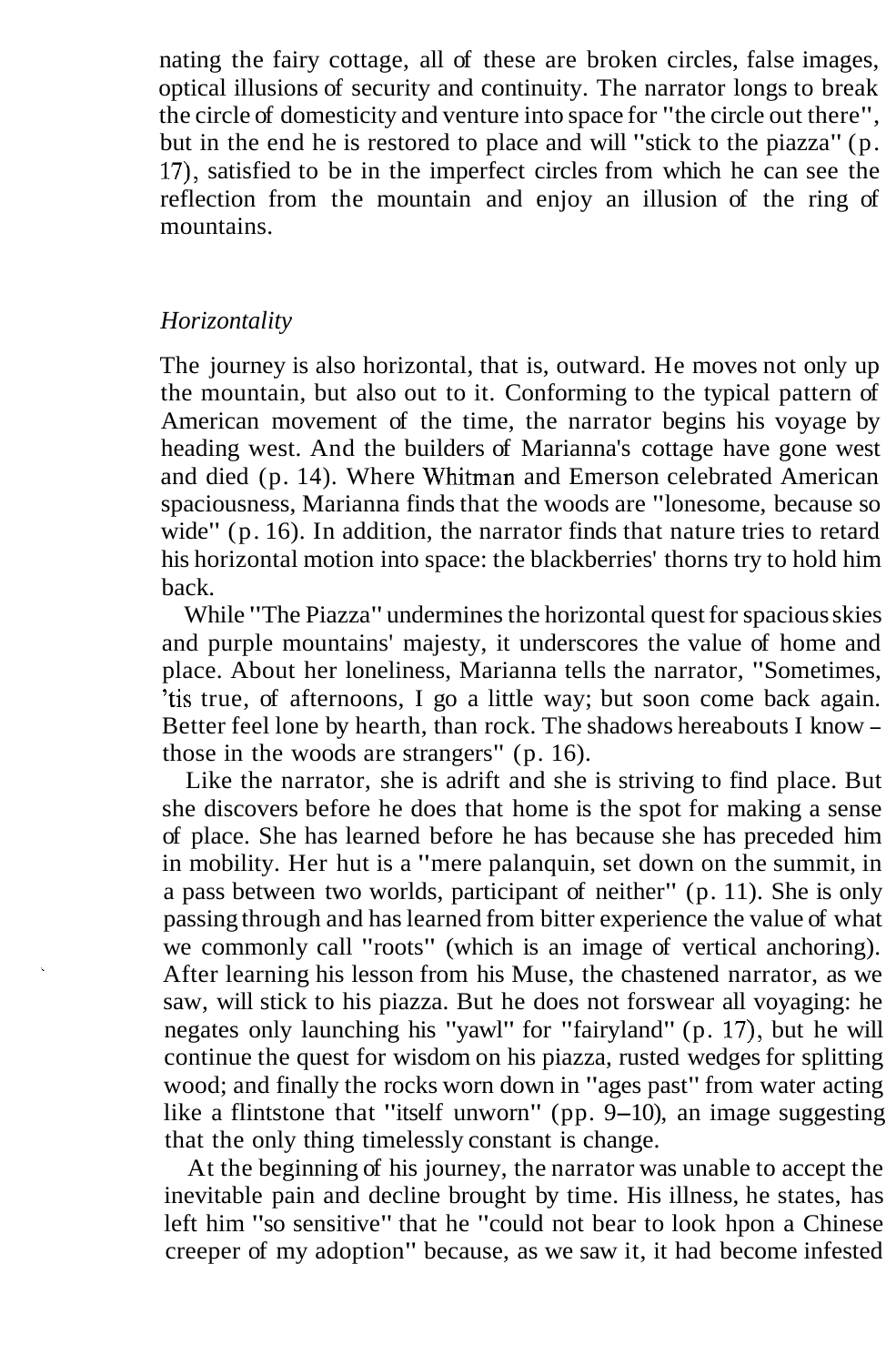with worms. He could not bear to see the decline of himself or that of his plant, which he speaks of as his child – his "adoption". And he remarks that those "germs" (p. 8) of destruction were in the bulb when he planted it. Thus he was troubled that decline is inherent in the life cycle. The narrator, in journeying to what he imagined would be a blessed El Dorado of timeless perfection, fled history. What the narrator fqund at the end of his journey was just as ravaged as his ship for journeying through the oceanic mysteries of existence. He needs his ship, his place, or he will drown.

## *Space as Time*

"The Piazza" also uses space as a metaphor for time. The journey takes the narrator past objects that have suffered the ravages of time: a "sunken wreck"; "an old saw-mill, bound down and hushed with vines, that his grating voice no more was heard"; a chopping block, covered with ferns, from a forgotten time; by time as the objects at home and along the way: he finds that the fairy cottage is rotting. He finds that, like his journey through space, his journey through time is inevitably cyclical. His fall into experience is a fortunate fall: his hope for timelessness has died, but in this death is a rebirth. The symbol of the wisdom that he has gained from Marianna is a symbol of resurrection: the crescent moon rises over Marianna as he finds her.<sup>9</sup>

"The Piazza", then, looks out not only upon Melville's place but also upon his time. In early 1856, while composing "The Piazza", Melville was concluding four years during which he had written only short stories. Pierre had found such critical and popular disfavor that Melville had turned to writing short fiction for magazines, sometimes pseudonymously, because he had become unbankable as a novelist. But "The Piazza" overlooks not just the four years during which he wrote short fiction. Rather, it overlooks his entire career. While characters of his novels had ranged over vast spaces in allegories of the quest for knowledge or power, the characters of the short fiction are restricted in their movement through space. The protagonist of "The Piazza", for example, does not voyage for thousands of miles; rather, he fails in a day's outing to a nearby mountain. On his piazza, Melville greeted himself at the beginning of his long obscurity. The persona of the narrator of "The Piazza" just barely masks Melville's visage. By only marginally veiling himself in time and place, Melville allows us to strike through the mask.

## **NOTES**

1. *The* Works *of Herman Melville* (New York: Russell & Russell, 1963, vol. 9), p. 7.

2. Marvin Fisher, "Prospect and Perspective in Melville's Piazza", *Criticism,* XVI (Summer 1974), p. 215.